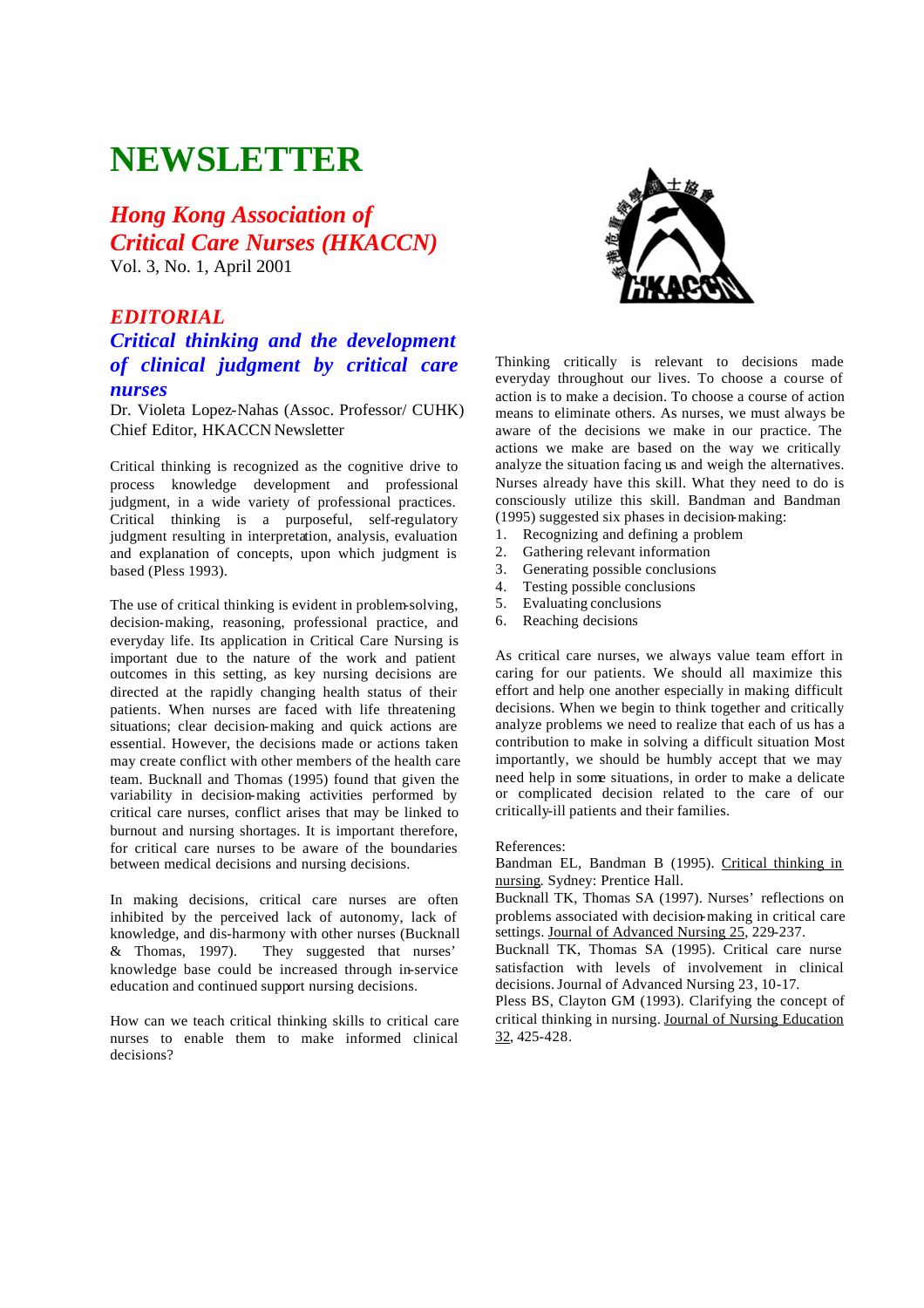# *CLINICAL FORUM Liver Dialysis : an artificial liver support technique*

Mr. David Chan, NS, ICU, PWH PDC, Chairperson / HKACCN

Liver dialysis or artificial liver support uses an extracorporeal blood purification technique that employs the principle of dialysis for removing liver toxins in patients with liver failure. Patients with liver failure present with many complications such as coagulopathy, encephalopathy, and many others. Other than these complications, accumulation of liver toxins (such as bilirubin, bile acid, digoxin-like immunoreactive substances, indoles. phenols. immunoreactive substances, indoles, mercaptans, endogeneous benzodiazepines, aromatic amino acids, ammonia, and lactate) will further impair patients' cardiovascular, renal and cerebral functions. Despite recent advances in the management of the critically ill patients, fulminant liver failure continues to have as high as a 90 % mortality. Currently, the only proven curative therapy for patients with fulminant liver failure is liver transplant. However, the shortage of donor liver makes it difficult is to provide time for hepatic regeneration, or to provide time for donor availability for liver transplantation.

Over the years, a variety of artificial liver support has been developed, but none of them were proved effective. Since most of the liver toxins have a high binding affinity to albumin, so conventional haemodialysis and plasma exchange cannot effectively remove these toxins. Stange et al (1993) developed the albumin dialysis technique (one form of artificial liver support technique) in Germany for detoxification of liver toxins in patients with liver failure. Albumin dialysis to remove protein-bound toxins can be performed effectively by a Molecular Adsorbent Recycling System (MARS). The MARS consists of 3 sub-circuits: the MARS-FLUX dialysis circuit, the albumin circuit, and the dia-FLUX dialysis circuit. The MARS-FLUX dialyser and circuit are usually primed with heparin-saline for expelling air and for providing a heparin-coated effect. The albumin circuit is primed with saline first, then followed by 20% albumin 600 ml. The dia-FLUX dialyser and circuit are only primed with saline. After cannulation (e.g. femoral vein) with a large bore double lumen cannula, the patient's blood is directed via the cannula into the MARS system and the extracorporeal circuit. Liver toxins (including albumin-bound and water-soluble molecules) will then diffuse across the membrane and enter the albumin circuit. The albumin circuit includes two major components – the anion exchanger and the activated carbon absorber. The ionic exchanger helps to separate the toxins from the

albumin, while the activated carbon absorber helps to adsorb the liver toxins. Liver toxins in albumin circuit will also diffuse across the membrane and get into the diaFLUX circuit. In the dia-FLUX circuit, the dialysate solution (e.g. 1.5% Dianeal solution) is used to enhance the effect of diffusion. Moreover, the counter-current effect of the dialysate solution in the diaFLUX circuit helps to achieve a better effect of removal of liver toxins out into a drainage system. Fluid and electrolyte replacement may be required depending on the actual loss of fluid and electrolyte from the patient. A mean of 6-8 hour treatment per patient for 4-5 times is needed. Treatment can be performed everyday or every other day depending on patient's response to the detoxification therapy, as reflected by the changes in bilirubin level. In a recent study conducted by Stange et al (2000), there were 26 patients with acute or chronic liver failure with intra-hepatic cholestasis (bilirubin level  $> 20$  $mg/dL$ ) who underwent this artificial liver support – albumin dialysis. Bilirubin levels and bile acid were reduced by 16-53%, and 10-90% of the initial concentration by a single treatment of 6-8 hours respectively. Of these 26 patients, 17 patients survived. Stange's study showed that albumin dialysis provides a therapy option to remove toxins involved in multi-organ dysfunction secondary to liver failure.

Reference:

Stange, J. Mitzner, S.R. Ramlow, W. et al (1993). A new procedure for the removal of protein bound drugs and toxins. ASAIO Journal, 39: 621-625.

Stange, J, Mitzner, S.R, and Klammt S et al (2000). Liver support by extracorporeal blood purification – a clinical observation. Liver Transplantation,  $6(5)$ : 603-613.

# *CONFERENCE REPORTS* **NTI2K** *National Teaching Institute & Critical Care Exposition 2000*

Ms. Ruth Taylor-Piliae (RN / CNS / MN) Editor, HKACCN Newsletter

NTI is the annual conference organized by the American Association of Critical-Care Nurses (AACN) for all nurses who care for critically ill patients. NTI 2000, the first NTI of the new millennium, was held from 21-25 May 2000 in Orlando, Florida, USA and attended by nearly 7000 people. The theme of the conference was "Pioneering in a World of Innovation". There was a great diversity of educational opportunities for nurses working in variety of positions; including bedside nurses, managers, educators, clinical nurse specialists or nurse practitioners. In addition to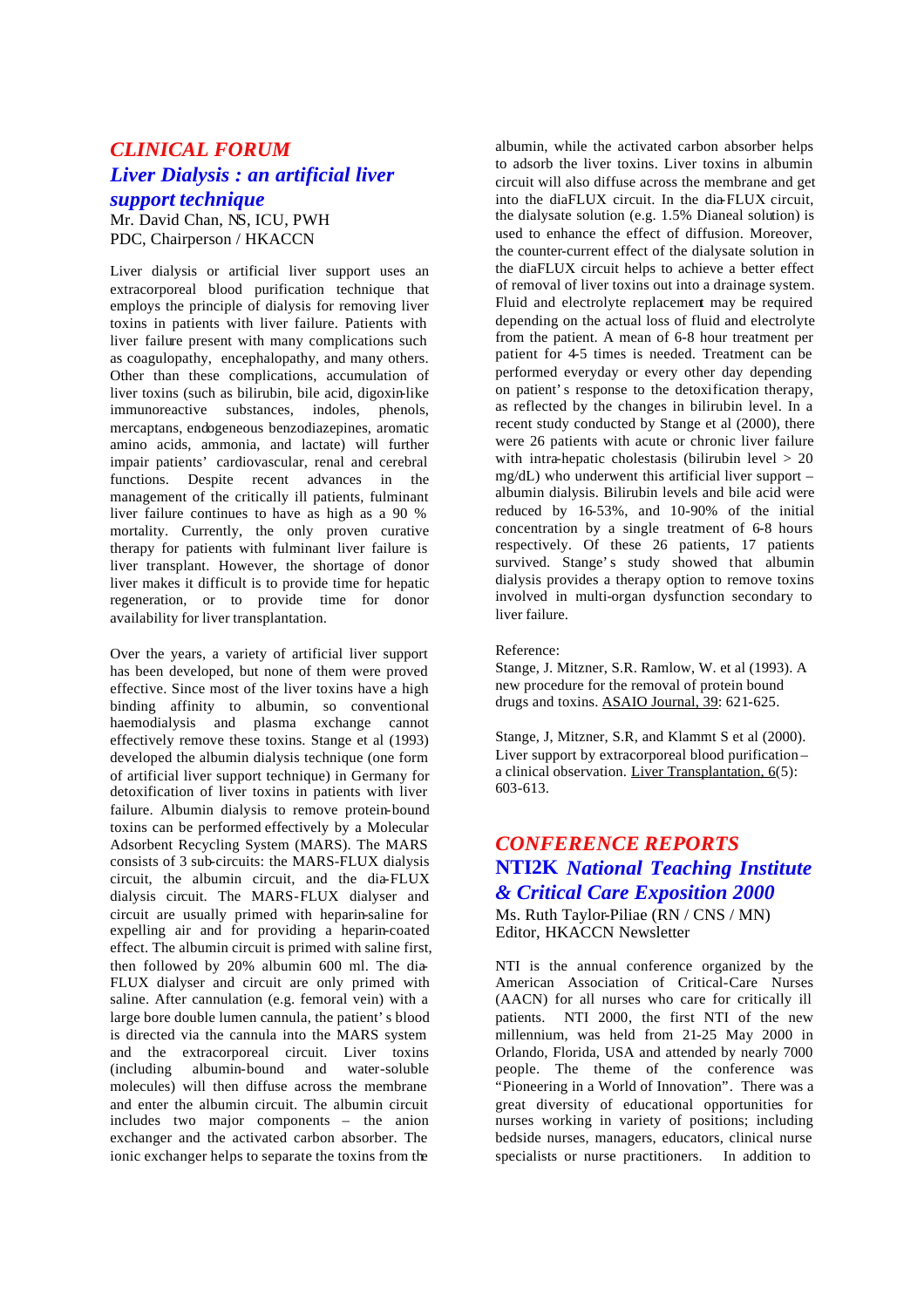NTI, there was a concurrent Advanced Practice Institute (API) which, offered advanced practice nurses (CNS/NP) to expand their knowledge in current practice, examine issues and trends that impact healthcare delivery and practice. Further, it was an opportunity to refine clinical judgment and critical thinking skills and develop professional networking of colleagues in critical care through social events that included an evening at "Universal Studios Islands of Adventure".

The Critical Care Exposition, one of the largest and most comprehensive trade shows for critical care nurses, had over 400 companies represented. The latest in pharmaceuticals, technology, publications, continuing education and career opportunities were made available as well.

The HKACCN had about 20 members joined the conference. They all attended and viewed my research poster presentation entitled, *"Coping Strategies used by Chinese Men After Cardiac Catheterization"* at the NTI2K. I strongly recommend that members and other colleagues working in critical care consider attending at least once. It is an enriching experience, both professionally and personally.

Reference:

Taylor-Piliae, R (2000) "Coping Strategies used by Chinese Men After Cardiac Catheterization". American Journal of Critical Care 9 (3), 216

# *BACCN International Critical Care Nursing Conference*

Dr. Violeta Nahas (Assoc. Professor / CUHK) Chief Editor, HKACCN Newsletter

I attended the International Critical Care Nursing Conference in Edinburgh, Scotland held from 18- 21 September 2000 and also presented a paper on behalf of my colleague entitled: *"Waiting for a heart transplant: the lived experience of heart transplant candidates in Hong Kong."* This conference was organized by the British Association of Critical Care Nurses and attended by around 400 delegates. The theme of the conference "Global Connections" covered topics around the four subthemes of (1) caring (2) creativity (3) communications and (4) collaboration. The European Federation of Critical Care Nursing Associations presented their plans for the year 2001 and beyond; with the aim of enhancing closer ties among critical care nurses within the European region. The Australian, British, and American associations also provided us with their visions of critical care nursing in the  $21<sup>st</sup>$  century. It was a very informative event. The social gatherings created an avenue for further networking. The social events included a buffet disco and a rock concert. The highlight of the conference was a Ceilidh dinner at the National Museum of Scotland. Some male members of the Scottish Critical Care Nurses Association wore their traditional kilts during this dinner.

Attendance to any conferences related to critical care nursing is always a worthwhile & informative experience and critical care nurses in Hong Kong must always make an effort to attend such conference. This is one avenue to broadening our perspectives in improving our practice.



### *WEBSITES OF INTEREST*

Australian College of Critical Care Nurses (ACCCN) *http://www.acccn.com.au*

World health Organization Statistical Information *http://www.who.int/whosis/*

Health web nursing page *http://www.lib.umich.edu/tlm/nursing.html*

National heart, lung and blood institute *http://www.nhlbi.nih.gov/index.htm*

CINAHL information systems *http://www.cinahl.com*

# *NEW HKACCN HOMEBASE*

**Room 22A, Yue On Commercial Building 382 Lockhart Road Wanchai Hong Kong Tel.: 2861 2972 Fax.: 2861 2784**